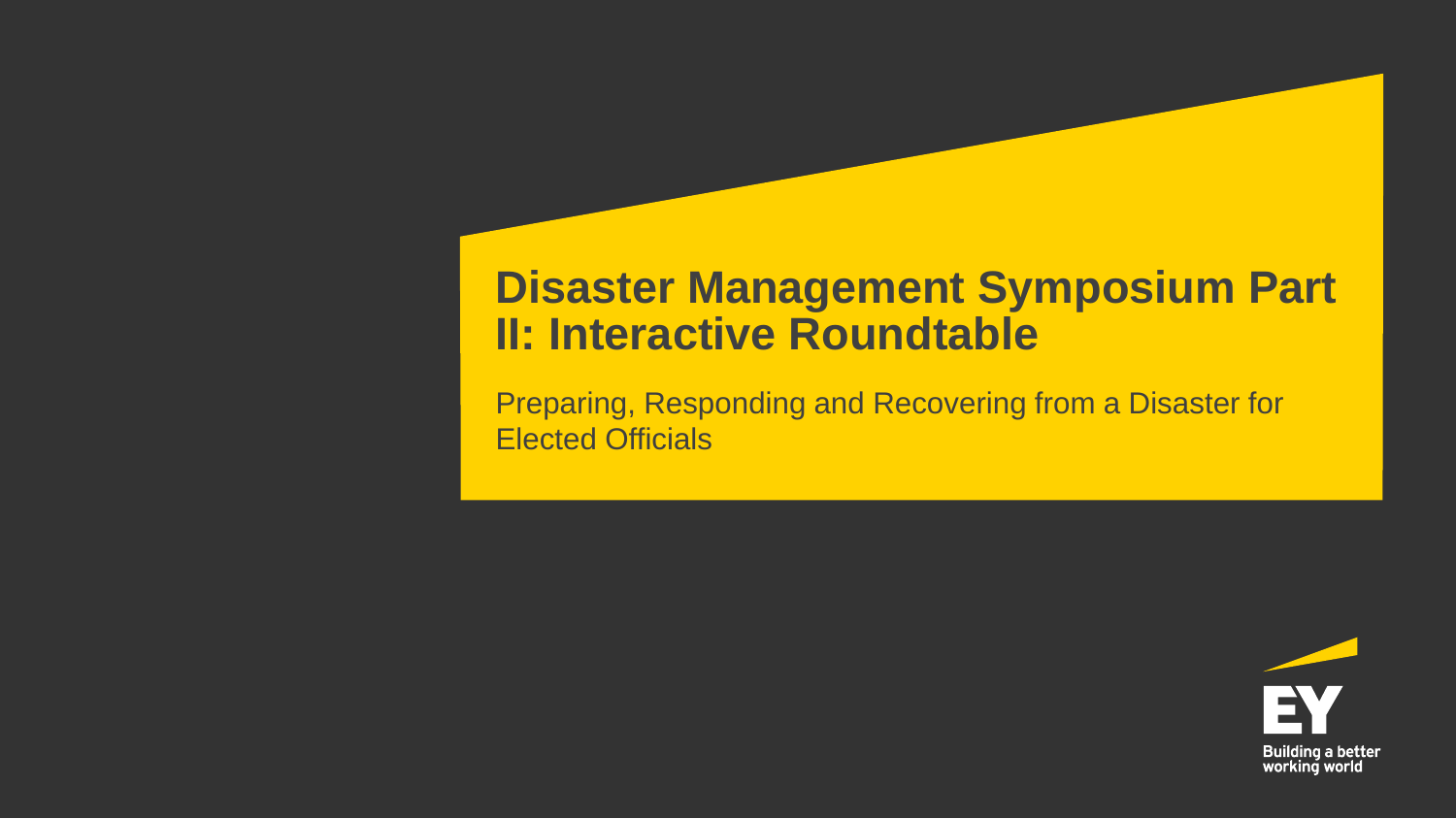## **Introductions**

#### ► John Shaw

- ► Manager, Ernst & Young (EY)
- ► Former Director of Emergency Management for Alachua County, Florida

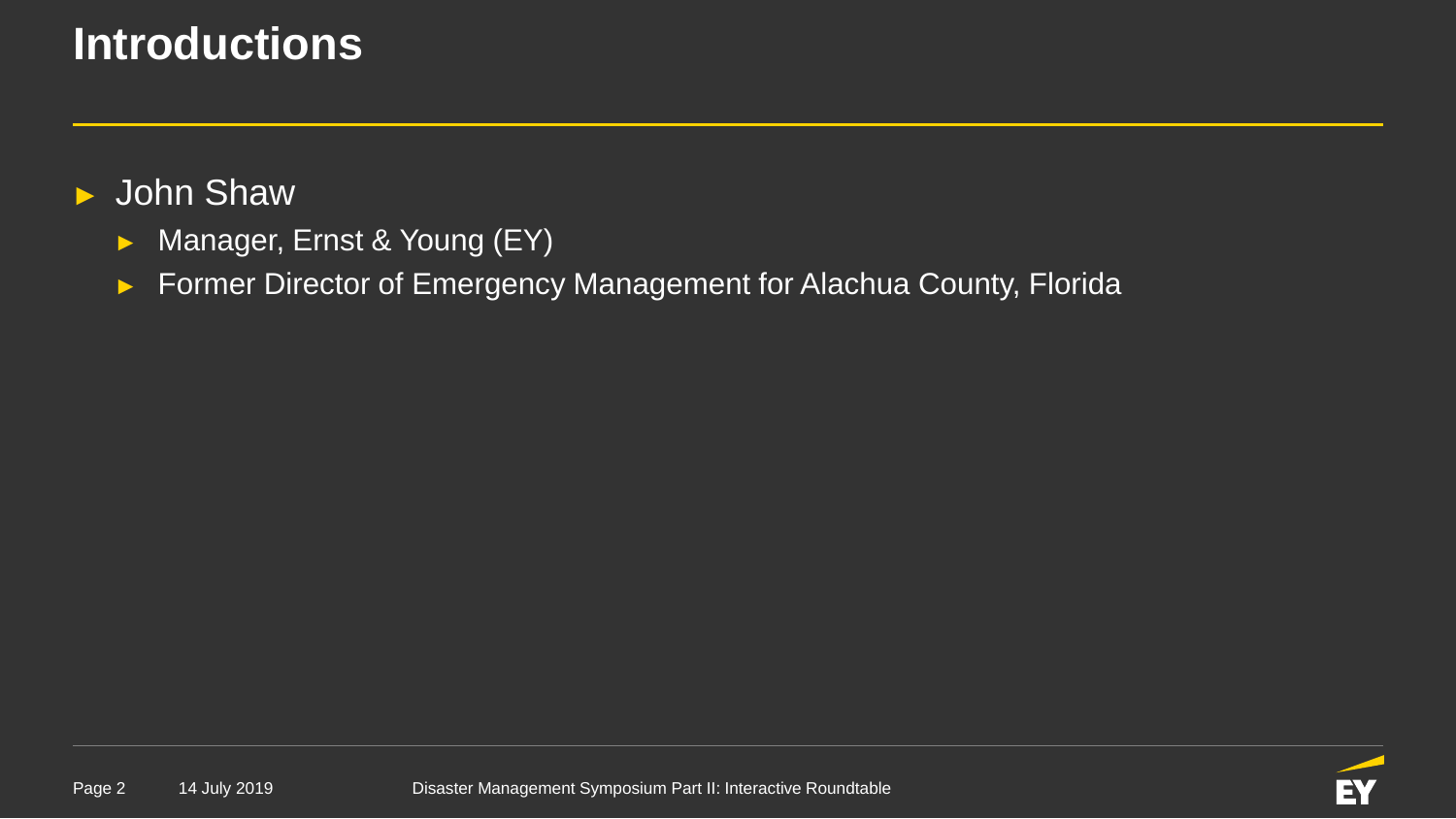## **What is a Hazard?**

- ► Hurricanes
- ► Floods
- ► Tornados
- ► Earthquakes
- ► Wildfires
- ► Terrorism
- ► Chemical Plant Explosion
- ► Drought

# Acute Shocks

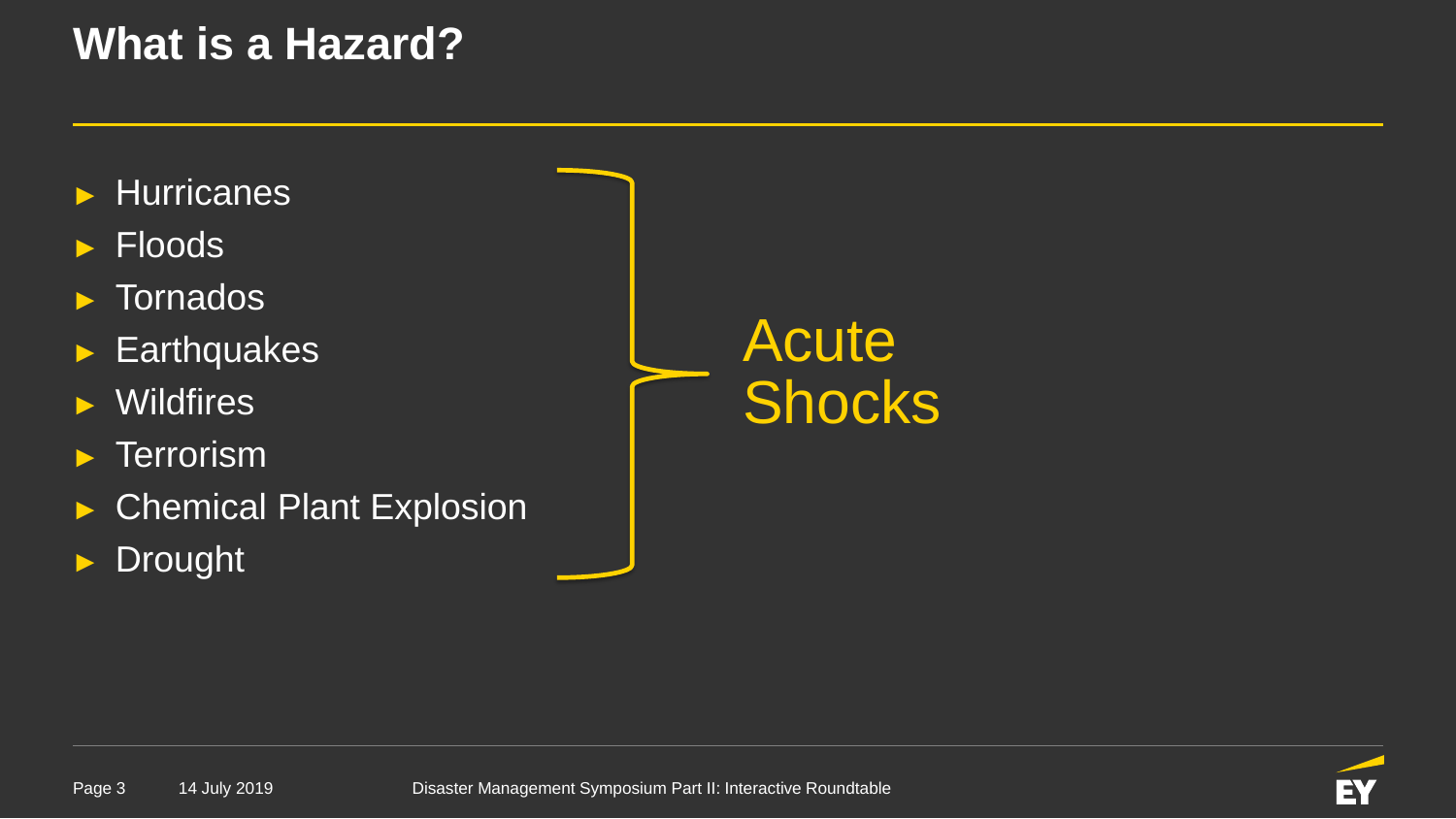## **What Affects Communities?**

- ► Homelessness
- Drug addictions
- **Crime**
- ► Blight
- Unemployment
- ► Access to Healthcare
- Underperforming Schools
- Socioeconomic Differences

# **Chronic Stresses**

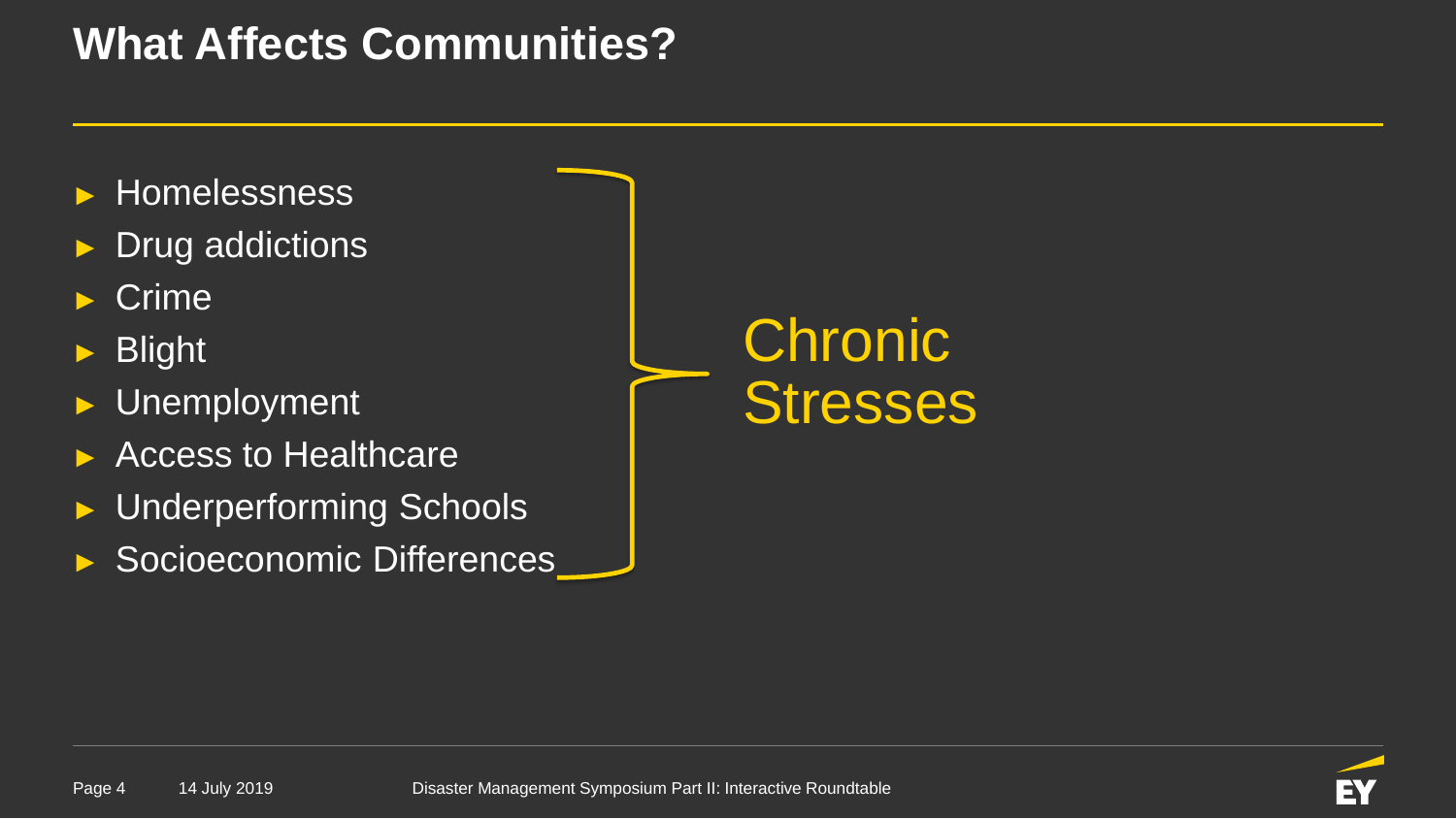## **What is a Disaster?**



- ► Normal abilities to respond to acute shocks and/or chronic stresses are overwhelmed
- ► Acute shocks (such as flooding) can make chronic stresses (such as homelessness) worse
- ► Chronic stresses (such as opioid addictions) can make recovering from acute shocks (such as earthquakes) worse

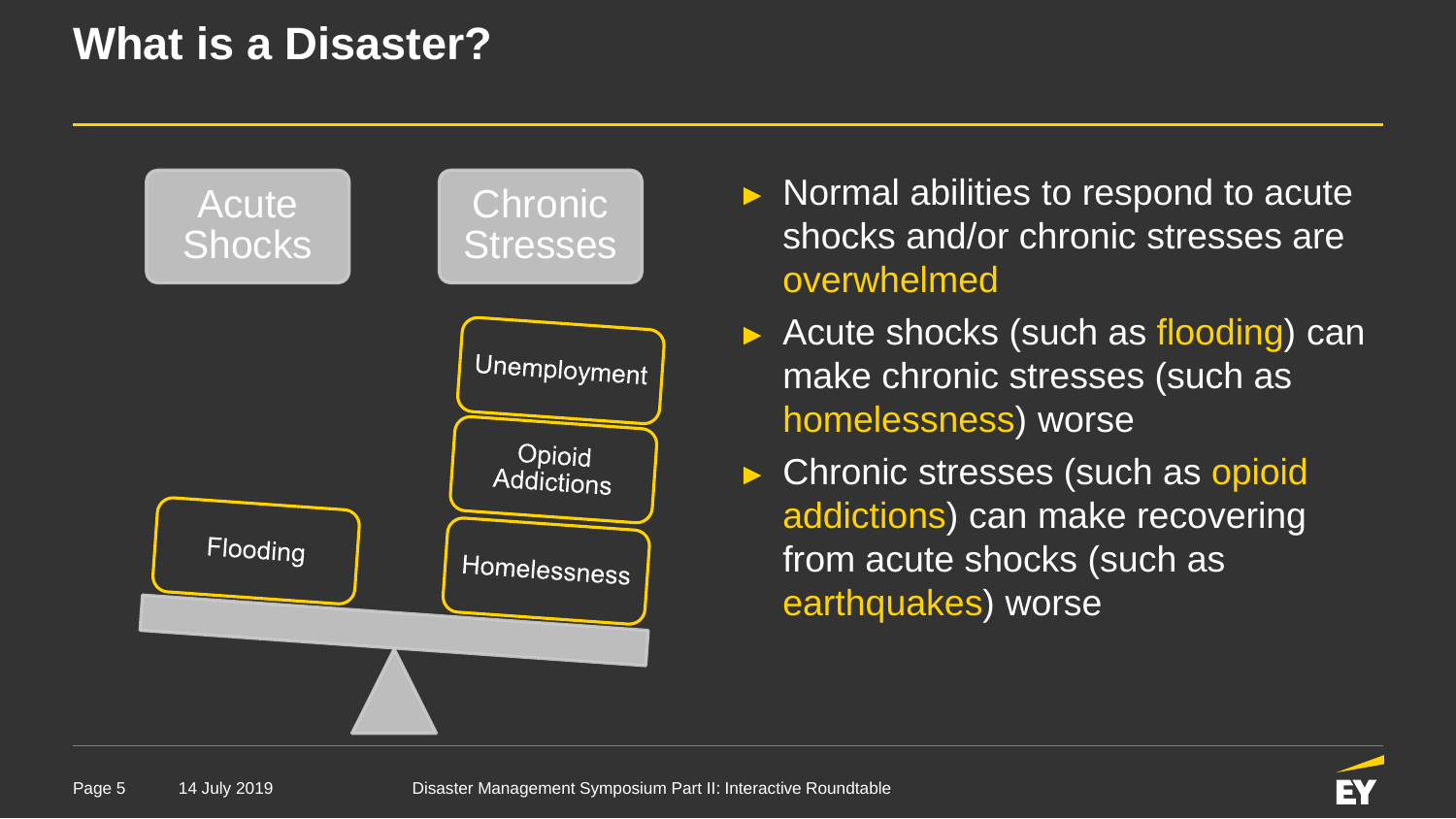## **SCENARIO: Preparedness Phase**

- ► Your local National Weather Service office advises rivers in your area will overflow their banks.
- ► Concerned residents are asking about preparedness actions on social media and via phone lines
- ► Media is asking for on-camera interviews with local government officials
	- Evacuations, School closures
- Estimated time to impact is 48 hours
- County budget vote is in one week

**Accurate, verified information is most important when warning the public.**

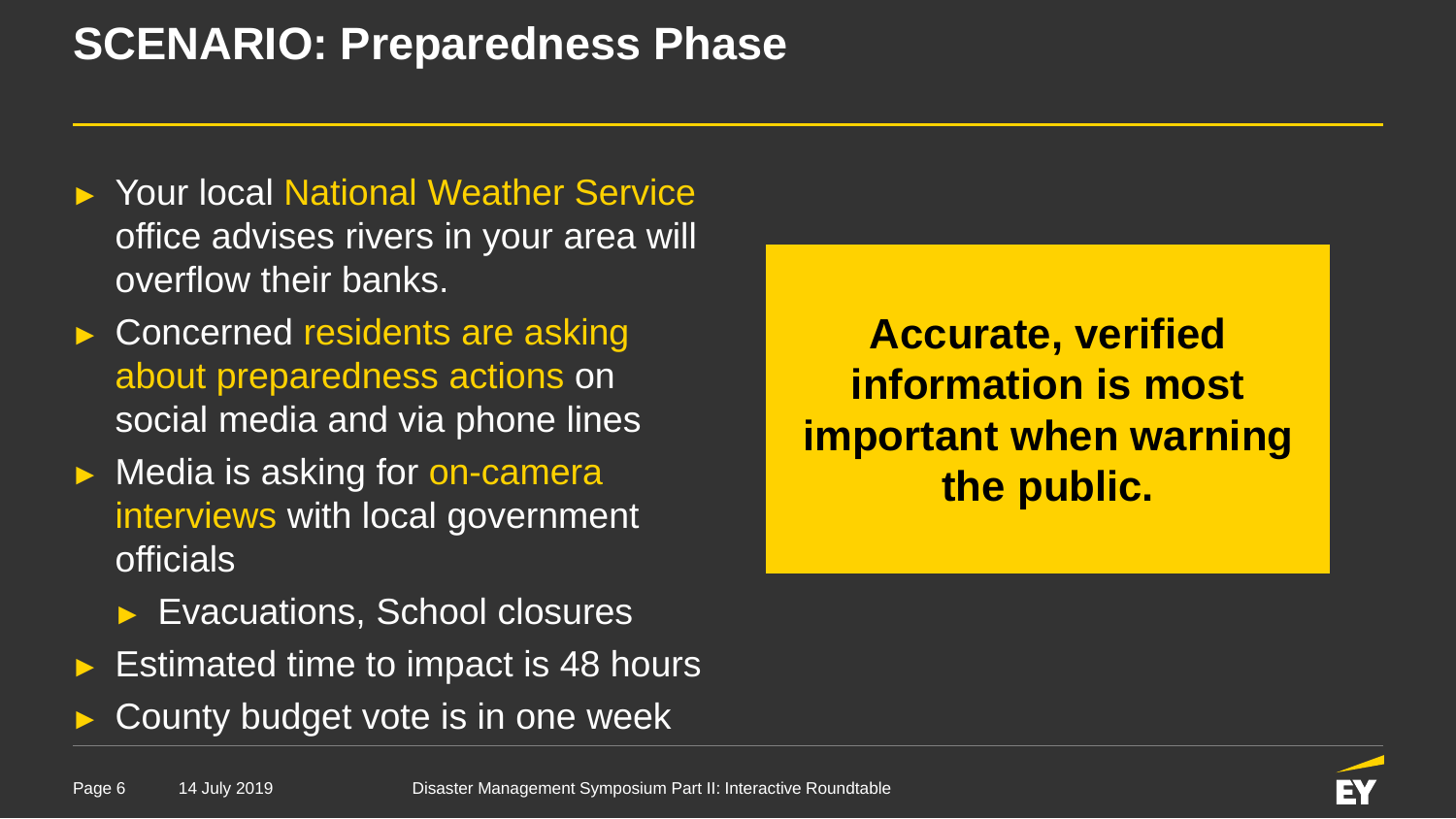## **Discussion Questions – Preparedness Phase**

#### ► Social Vulnerability

- What is your role in preparing vulnerable and low-income populations for a flooding event?
- How do you know vulnerable and low-income population concerns are being addressed?

#### **Continuity of Government**

- What is your role in ensuring the jurisdiction's budget can pay for a disaster?
	- Declared/Non-declared disasters
- Has your county identified essential governmental functions to continue during and after a disaster?

#### Crisis Communications

- What is your role in interfacing with the media (the public) in preparation for a flooding event?
- What is your role in interfacing with your employees in preparation for a flooding event?
- Does your county have pre-scripted messages for use during disasters?

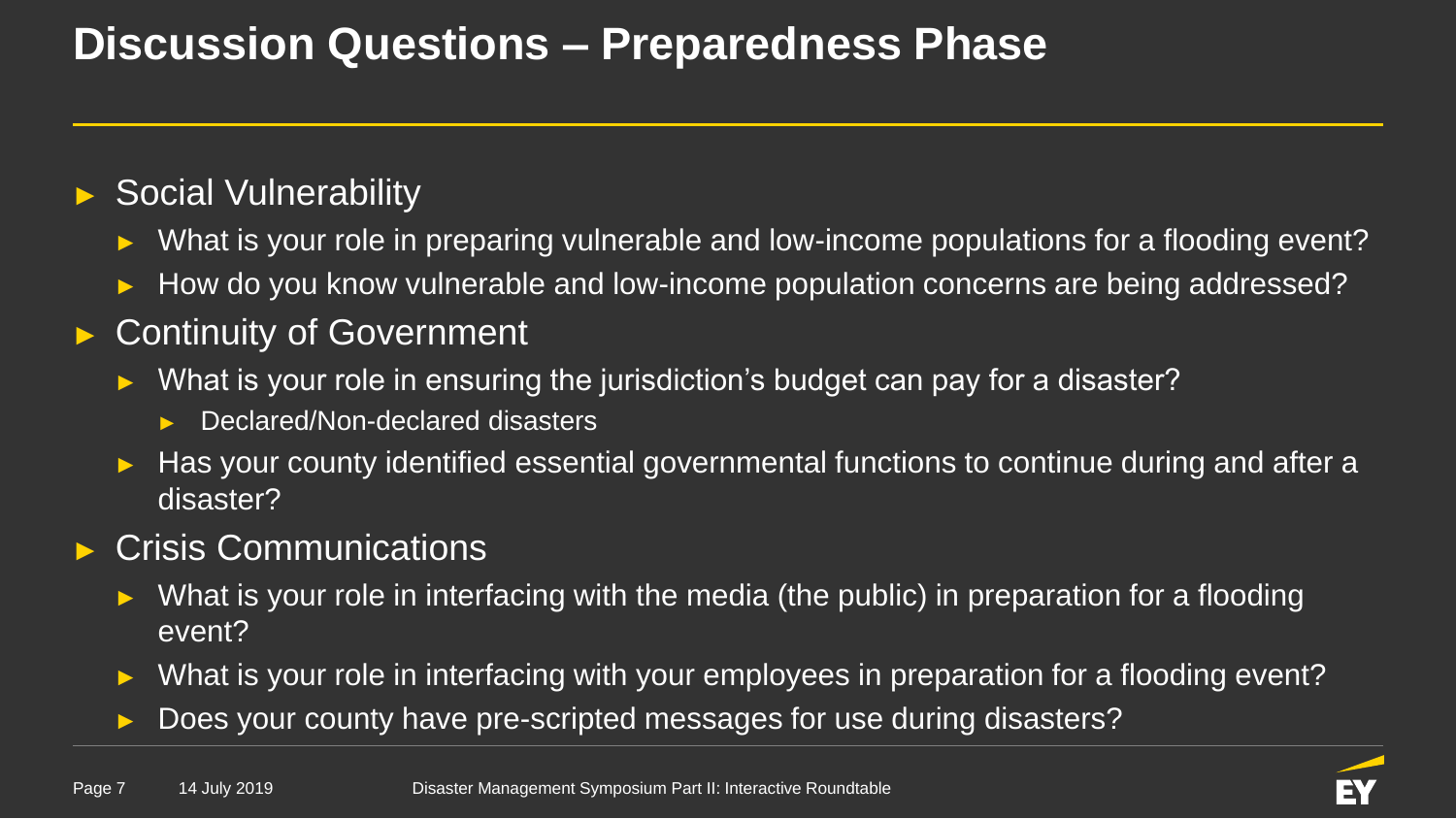## **SCENARIO: Response Phase**

- $\blacktriangleright$  The rivers are at or above major flood stage for 36 hours
- River to crest in the next 24 hours
- Flooding below flood stage in 5 days
- Impacts to thousands of homes and businesses
- Evacuations remain in effect
- 6 shelters are open
- Extensive water damage to:
	- Two elementary schools
	- The only high school
	- Level 1 Trauma Center ED

**Response can be chaotic but documentation of actions and costs is critical.**

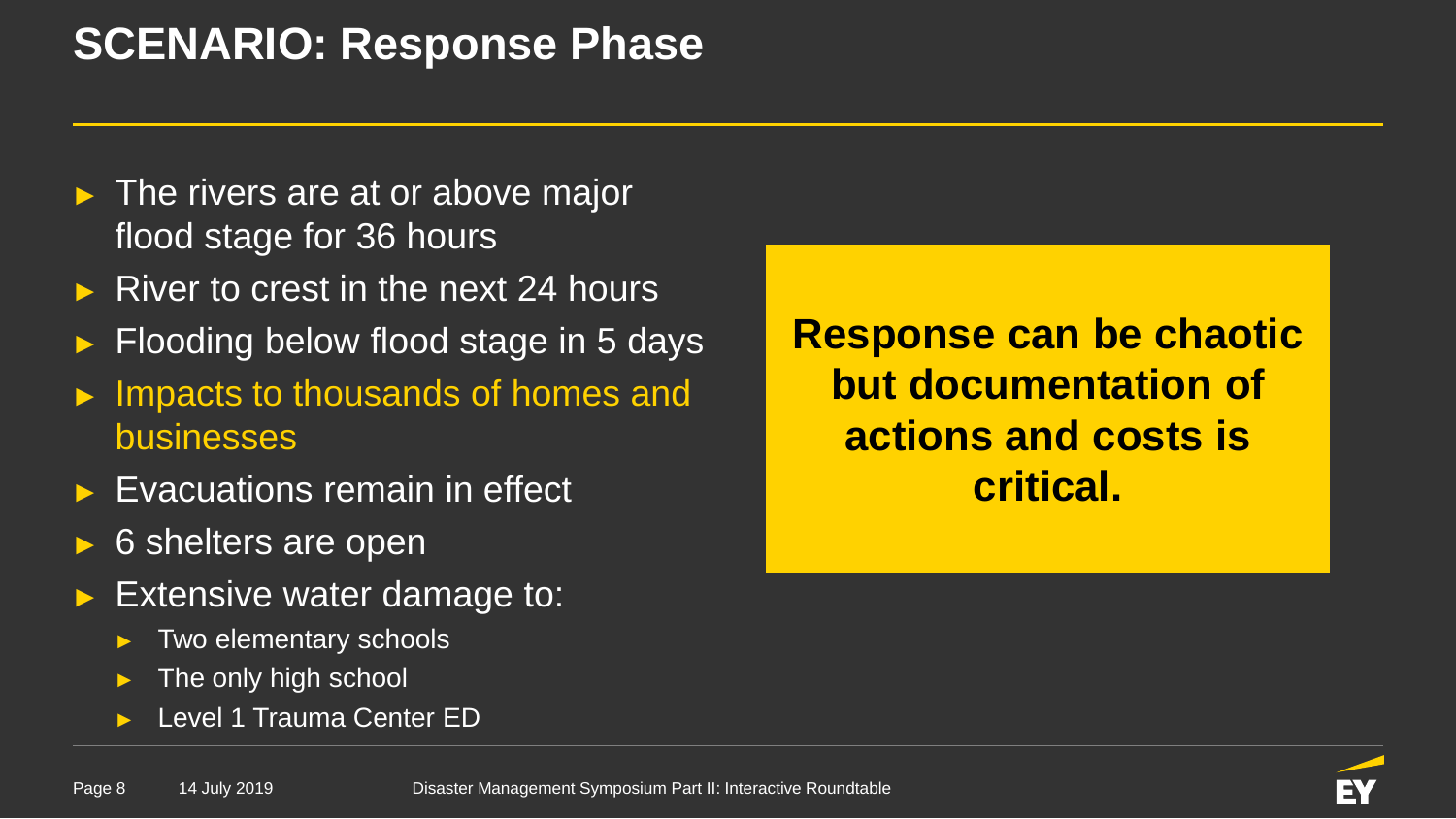## **Discussion Questions – Response Phase**

#### ► Social Vulnerability

- How do you know vulnerable and low-income population concerns are being addressed?
- Are you prepared to address the special needs of opioid addicted shelterees?
- Are you prepared to address the special needs of homeless shelterees?

#### Continuity of Government

- Do emergency procurement rules exist in your jurisdiction? What are the limitations?
- Do you have emergency (contingency) contracts in place?
- How will government functions will continue during and after a disaster?

#### Crisis Communications

- What is your role in interfacing with the media (the public) in response to a flooding event?
- What is your role in interfacing with your employees in response to a flooding event?

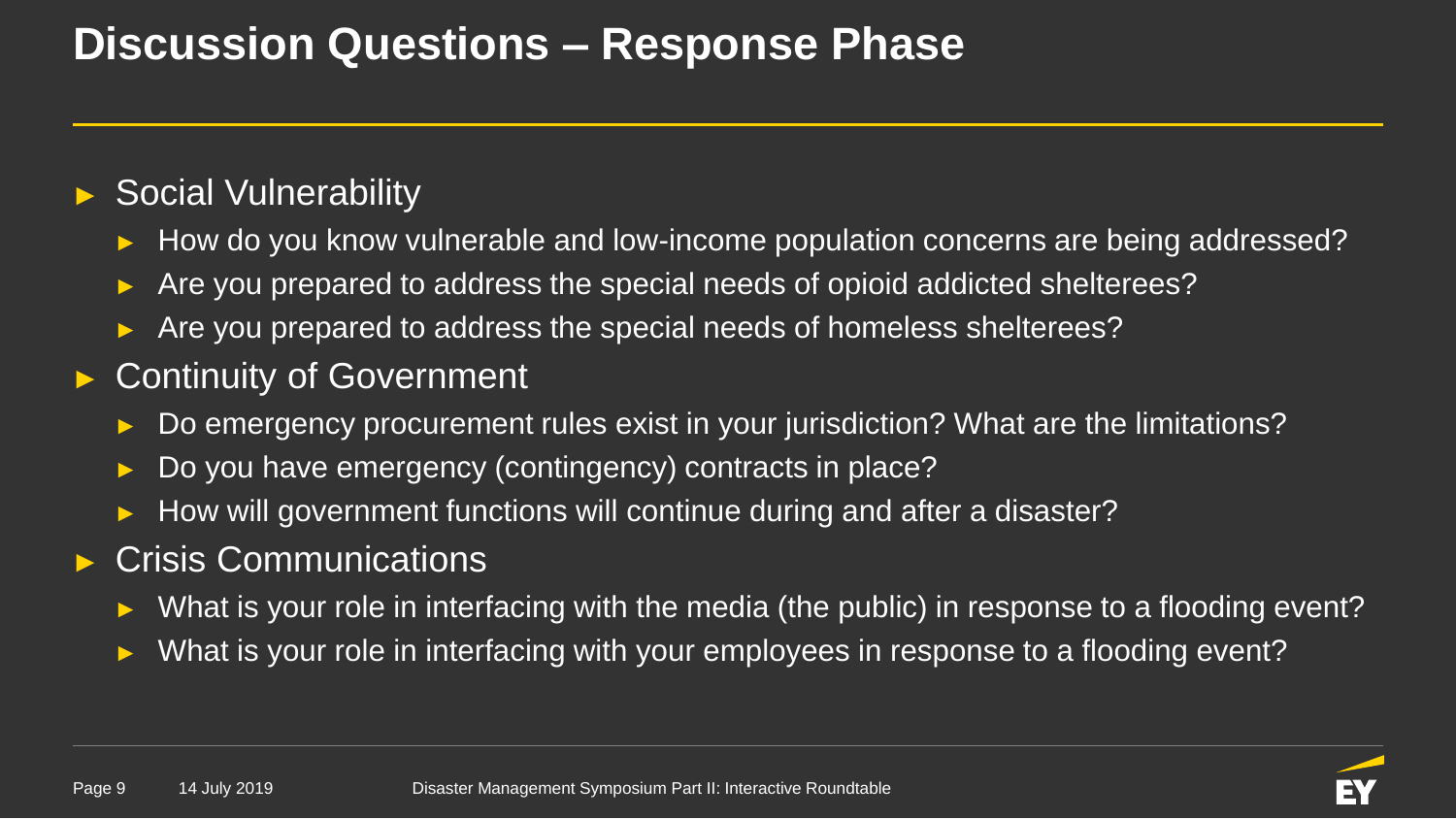## **SCENARIO: Recovery Phase**

- Due to the financial impacts in your community, Moody's has downgraded your bond rating
- ► Insurance rates are increasing for the government, businesses and residents of your community
- ► Federal disaster funds are available, but will not cover everything
	- Reimbursements require legal compliance
- ► County leadership is concerned about the fiscal ability to sustain operations and staff retention

**Recovery can take years. Reimbursement of costs is not immediate.**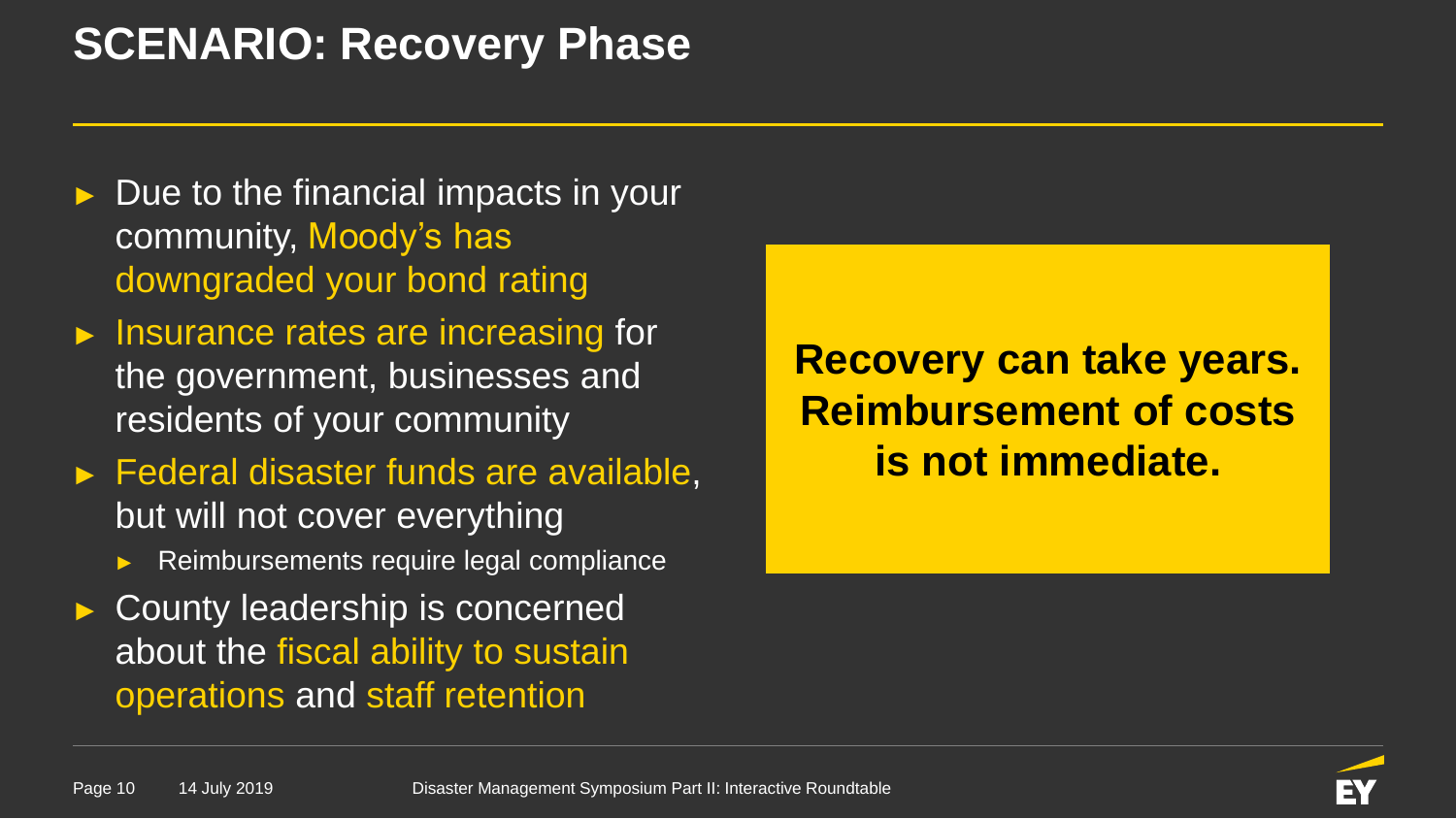## **Discussion Questions – Recovery Phase**

#### ► Social Vulnerability

- How do you address and prevent greater social vulnerability in your community?
- What can you do to ensure the recovery is equitable?

#### **Continuity of Government**

- How do you continue to provide essential governmental services when:
	- ► Cash flow is impacted?
	- Government offices are damaged/destroyed?
	- Your own employees have lost their homes?

#### **Crisis Communications**

- What is your role in reassuring the media (the public) the government can provide services?
- What is your role in reassuring your employees their jobs are secure and funded?